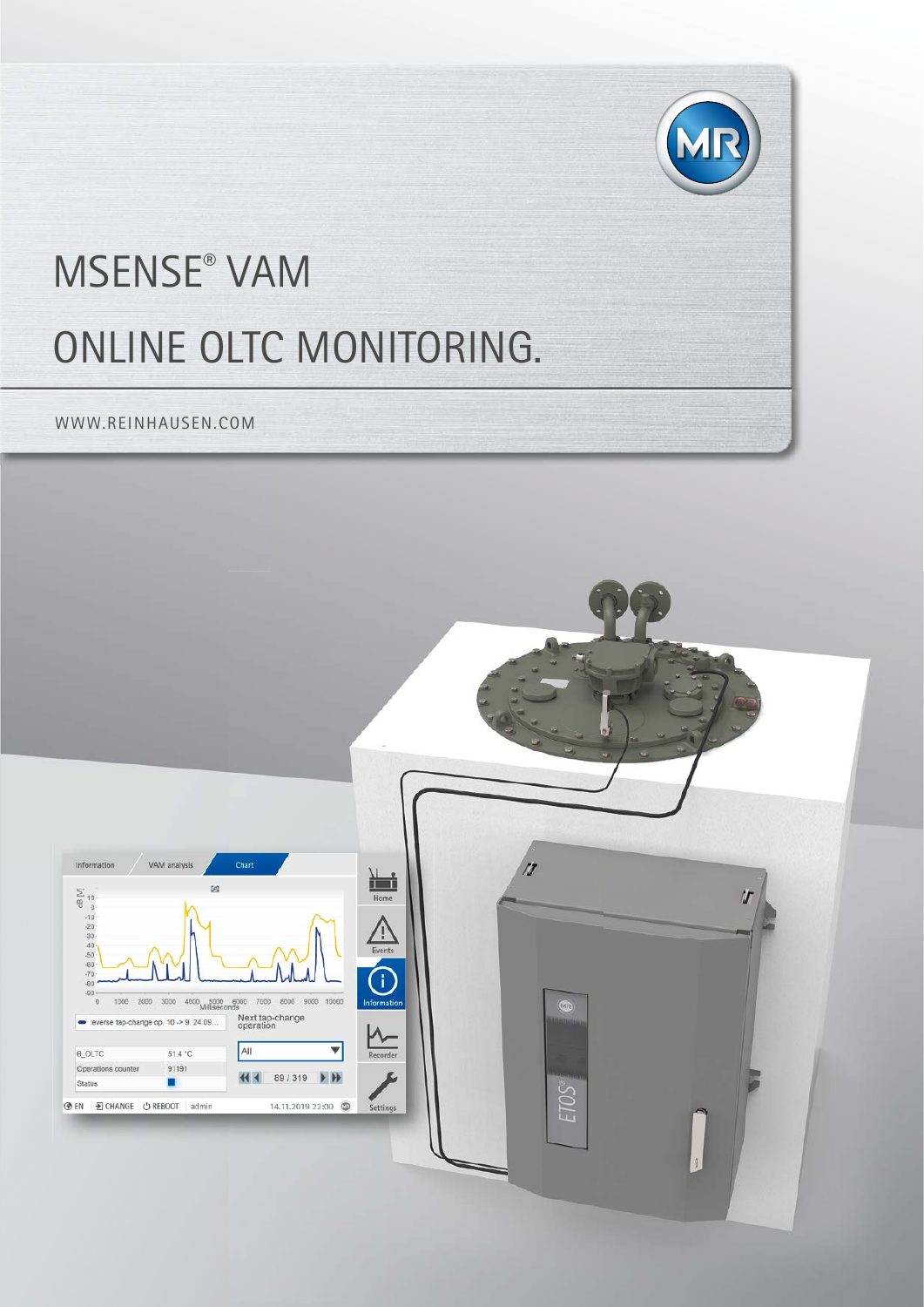## UNIQUE DIAGNOSTICS TECHNOLOGY. ENGINEERED BY MR.

Vibroacoustic measurement detects operating-time deviations and mechanical inconsistencies of OLTCs.

## Open for all types of OLTC

On-load tap-changers are among the most important and critical components of power transformers. It is therefore crucial for grid operators to be able to ascertain their condition at any time. Based on our experience from over 20 years of tap-changer monitoring, we have developed a unique online diagnostic tool: MSENSE® VAM. VAM stands for vibroacoustic measurement and this device can be used universally for all types and brands of OLTC.

The basis of MSENSE® VAM is a vibroacoustic measurement system with high resolution which analyzes vibrations generated during the switching sequence of an OLTC. Using various mathematical methods, envelope curves are generated from the time-frequency spectra emitted during the switching sequence. These envelope curves are then evaluated with the help of a dynamic, limit-value curve which uses a self-learning algorithm



to more closely approximate the envelope curve with every switching sequence.

The measurement makes it possible to recognize operating-time deviations and mechanical inconsistencies that affect the tap-change switching sequence.

#### Good to know

Our service goes even one step further. Our VAM ANALYSIS SERVICE offers a detailled report with recommendations and actions.

| Design for vibroacoustic monitoring                |                | Stand alone              | <b>Combined with other MR solutions</b>                                                             |
|----------------------------------------------------|----------------|--------------------------|-----------------------------------------------------------------------------------------------------|
| ETOS <sup>®</sup> IM                               |                | Installation in customer | Installation with further FTOS® IM                                                                  |
| modules                                            |                | control cabinet          | modules in customer control cabinets                                                                |
| <b>ETOS</b> <sup>®</sup>                           |                | Installation in          | Installation in the ETOS <sup>®</sup> cabinet                                                       |
| cabinet                                            |                | MR cabinet               | for integrated system solution                                                                      |
| ETOS <sup>®</sup> ED<br><b>ETOS<sup>®</sup> TD</b> | <b>CALL OF</b> |                          | Integration in motor drive<br>ETOS® ED: classic drive technology<br>ETOS® TD: innovative head drive |

## MSENSE® VAM models: Choose the optimum design, as new product or as retrofit solution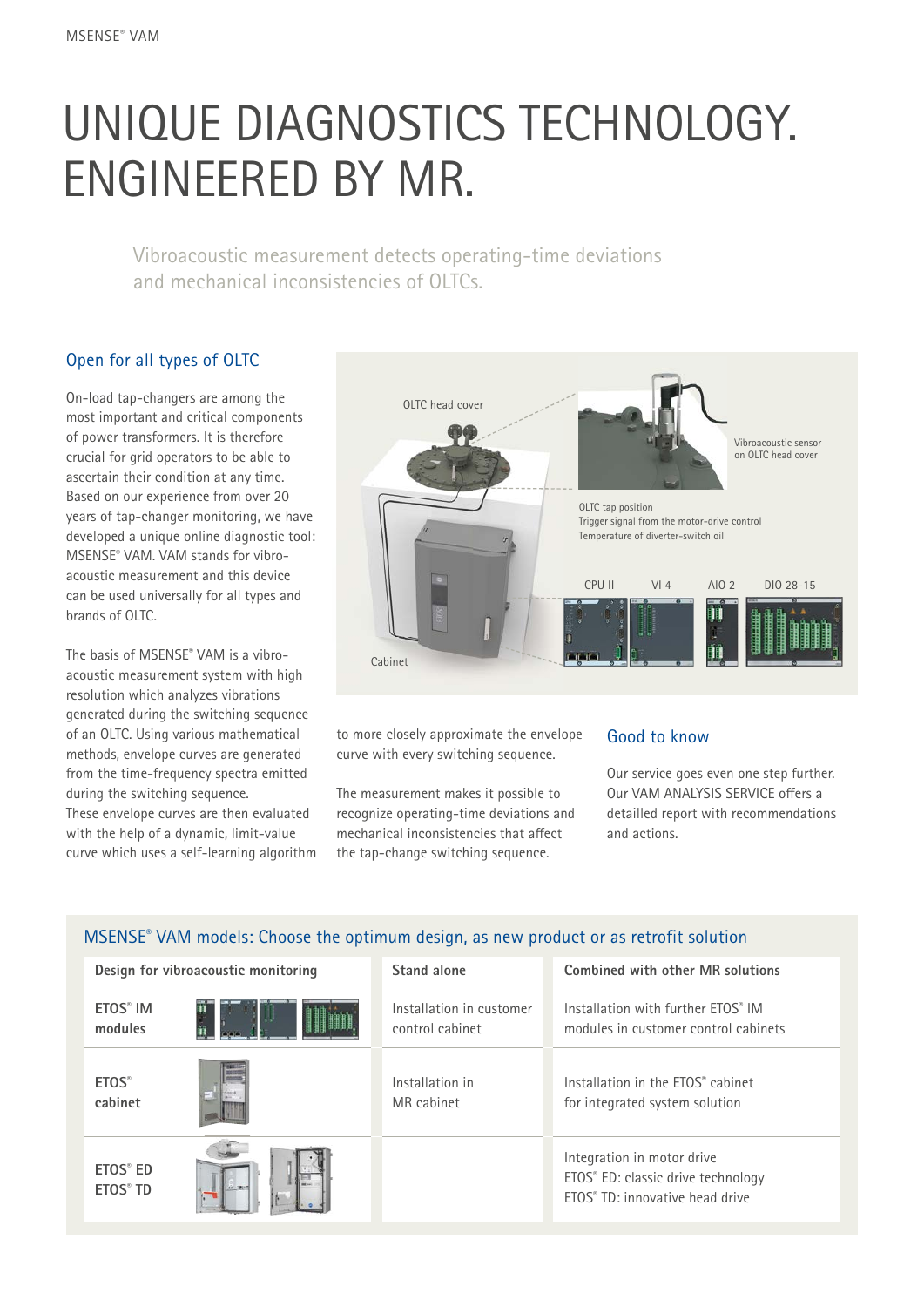### MSENSE® VAM: Monitoring procedure



- I Learning phase approx. 10 switching operations per switching type, usually learned after 1 day
- I Continuously narrowing tolerance band
- I Works for every transformer and on-load tap-changer!

#### **Event message when limit value is exceeded**